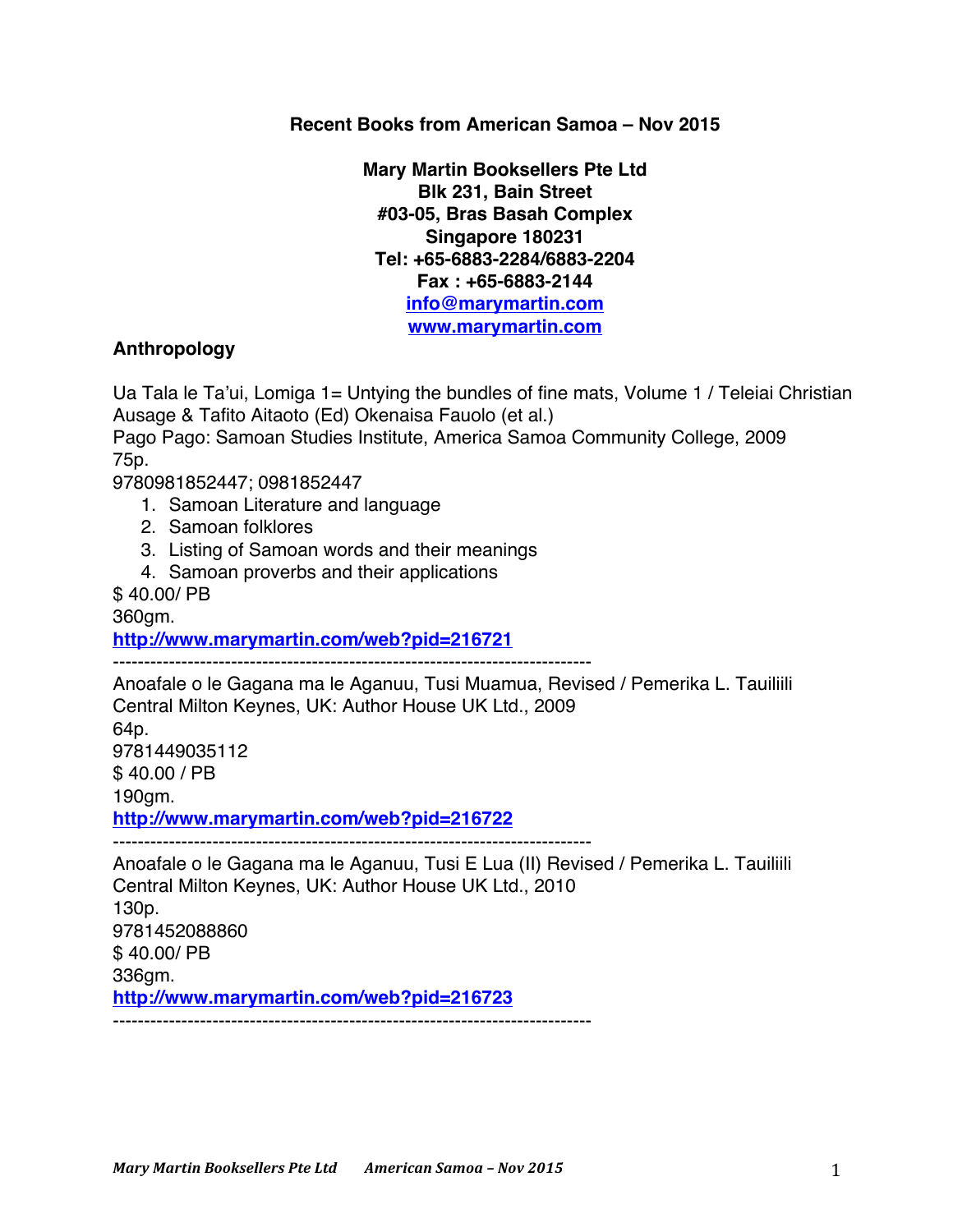## **History**

A History of Amerika Samoa: An Annotated Timeline: Muli'aumaseali'i Aleni Ripine / (Ed) Dr. Kathleen Kolhoff-Belle, James Kneubuhl & Anne Coyne Pago Pago: American Samoa Community College, 2008 408p. 9780155885509; 0155885502 \$ 90.00/ PB 648gm. **http://www.marymartin.com/web?pid=216724** -----------------------------------------------------------------------------

## **Literature**

Timata le Gagana / Fofo Iiga I.F. Sunia Pago Pago: Fofo Iiga I.F. Sunia xiii, 141p. 9781499209013; 1499209010 \$ 35.00/ PB 218gm. **http://www.marymartin.com/web?pid=216725** -----------------------------------------------------------------------------

## **Official Publications**

Senate Journal of the Thirty-Second Legislature American Samoa Government: Fourth Regular Session 2012 = Tala 'Oto'Oto Maota Maualuga Nofoa'Iga Tolusefulu-Lua Malo Amerika Samoa : Fono Tele Lona Fa, 2012 / (Secretary Staff) Amioga Palelei (et al.) American Samoa: Senate Standing Committee, Senate American Samoa, 2012 1v \$ 425.00/ PB 942gm. **http://www.marymartin.com/web?pid=216726** -----------------------------------------------------------------------------

Senate Journal of the First Regular Session Thirty-Third Legislature American Samoa Government 2013 = Tala 'Oto'Oto Maota Maualuga Fono Tele Muamua Nofoa'Iga Tolusefulutolu Malo Amerika Samoa 2013 / (Secretary Staff) Amioga Palelei (et al.) American Samoa: Senate Standing Committee, Senate American Samoa, 2013  $1v<sub>1</sub>$ \$ 425.00/ PB 1210gm. **http://www.marymartin.com/web?pid=216727** -----------------------------------------------------------------------------